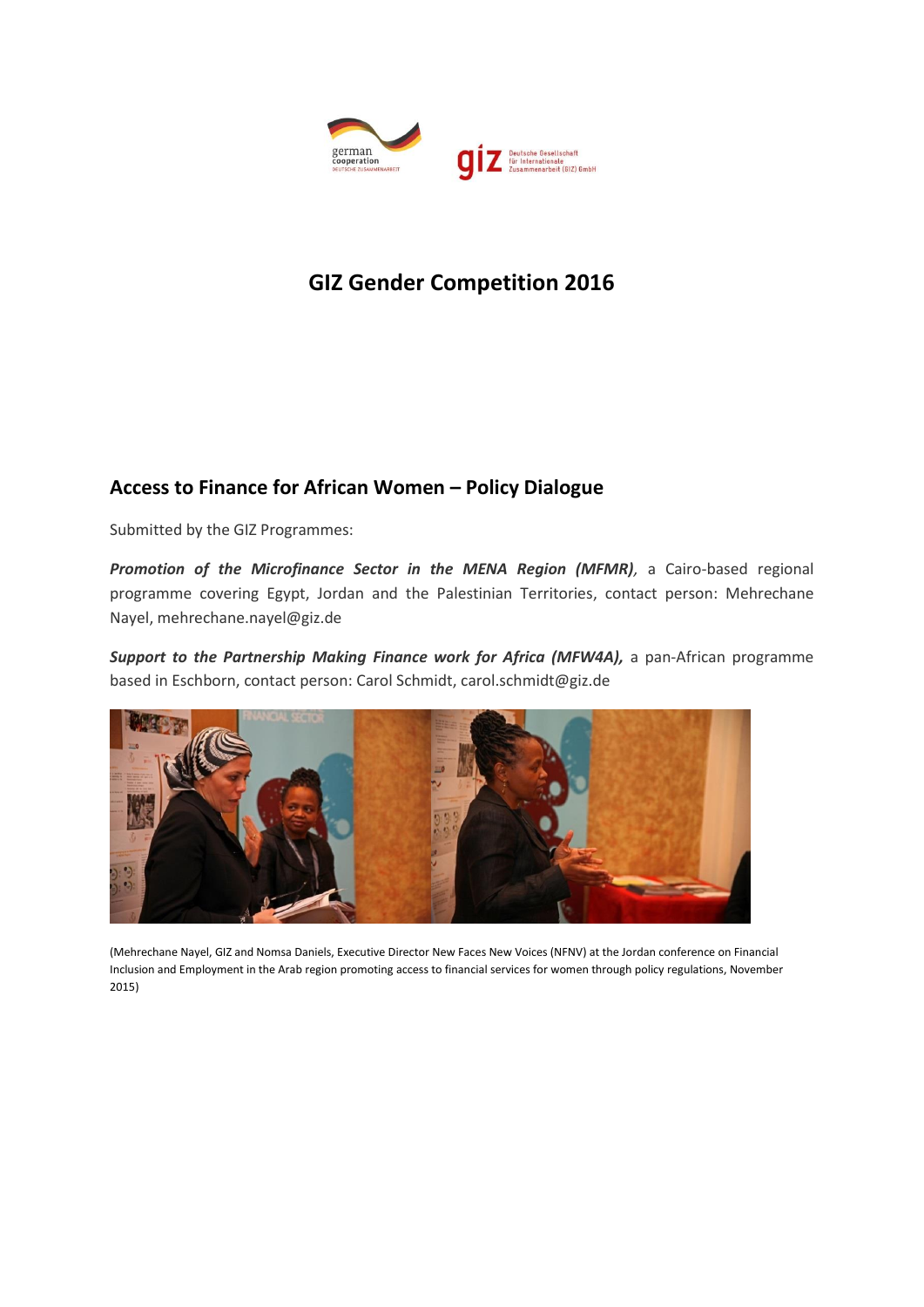### **Promoting gender equality**

The objective of our programmes is to raise awareness among policymakers and relevant stakeholders of women's distinct financial needs. We promote gender sensitive national financial inclusion processes by building capacity of policymakers and private sector actors to implement successful reform and financial sector development programmes in Africa and the Middle East and North Africa (MENA) region.

Our programmes work closely together on increasing women's access to financial services in Egypt drawing on lessons learnt from countries like Zambia, Mozambique and Ruanda where MFW4A has accompanied similar reform processes. The intention is to share experiences between Sub-Sahara Africa and the MENA region. While the positive impact of financial inclusion is widely acknowledged and the role of women stressed, the level of financial inclusion in the MENA region is one of the lowest worldwide.

In the MENA region, 85 million adults lack access to formal financial services and operate outside the formal financial system and women have even lower levels of access than men. The high rate of exclusion of women from the financial system is closely correlated with high poverty rates and the large share of women who do not hold formal wage-earning employment, but legal and cultural barriers also play a role in keeping women financially excluded (see Figure 1).

Turning to Egypt, according to Findex, the percentage of Egyptians with an account at a formal financial institution is 14% with women's inclusion levels being 9% and men's more than twice this level at 19%.<sup>1</sup> Women account for 10-25% of bank clients and more women entrepreneurs cite the lack of access to finance as a major constraint than men.

Broad societal and economic change is fundamental to empowering women in order to engage fully in society and economy, whereas we focus our work on policies related to financial sector development.

In order to show policy makers and other stakeholders what could be done to facilitate women's access to financial services and to achieve better outcomes for men and women alike, a set of policy recommendations for Africa was developed under the umbrella of the Partnership [Making Finance](http://www.mfw4a.org/)  [Work for Africa](http://www.mfw4a.org/) (MFW4A), an initiative for African governments, the private sector, and partners supporting financial sector development across the continent. This process was strongly supported by New Faces New Voices (NFNV), a pan-African network of women in finance, and other stakeholders including the East African Community (EAC), Bank of Zambia, microfinance institutions, commercial banks, development partners and international experts. These financial sector policy recommendations were published in the *Policy Brief[: Advancing African Women's Financial Inclusion](http://www.mfw4a.org/documents-details/advancing-african-womens-financial-inclusion.html?dl=1)*, which is directed at governments, central banks, regulatory and supervisory authorities and other stakeholders involved in the policy-making and advocacy process.

As policy interventions help close the gender gap, we brought the policy recommendations to the national level in Egypt. We engaged with major stakeholders in the sector and decided to underpin the policy recommendations with country-specific data and findings for Egypt which led us to conducting a market assessment to look at the supply, demand, and enabling environment for

**<sup>.</sup>** <sup>1</sup> Findex Database 2015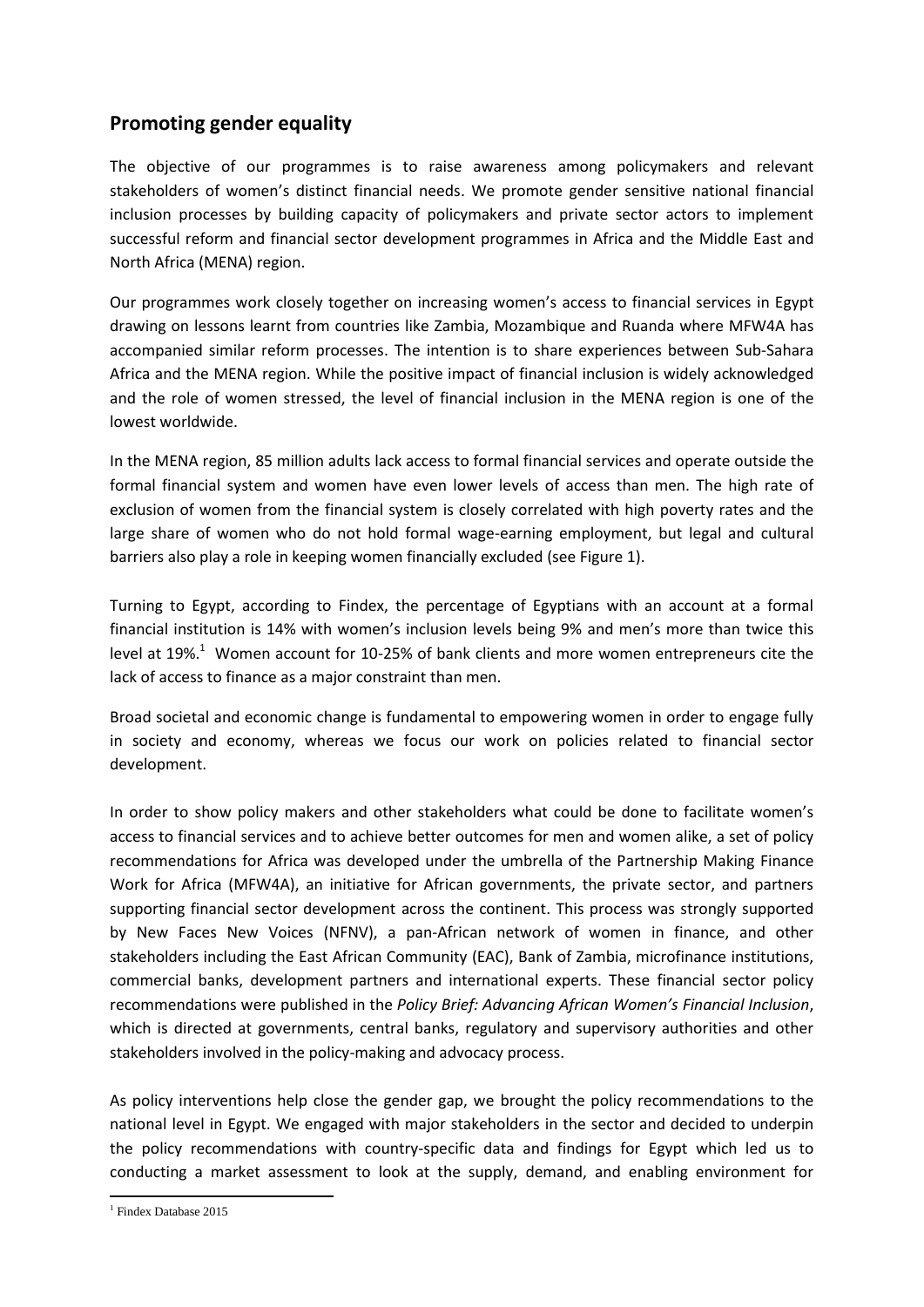increasing access to financial services for women. This study we are sharing at the moment with the leading players in the financial sector (including the [Egyptian Financial Supervisory Authority \(EFSA\),](http://www.efsa.gov.eg/jtags/efsa_en/index_en.jsp) the Central Bank of Egypt (CBE) and the [Social Fund for Development \(](https://en.wikipedia.org/wiki/Social_Fund_for_Development_(Egypt))SFD) our intention is not only to increase awareness of the topic but also to incorporate these institution's views and ideas.

While building awareness of women's financial needs in different market segments, EFSA Head Sherif Sami committed himself to a financial education programme that will be launched in cooperation with EFSA, CBE and Egypt Post. The newspaper coverage can be found at: [http://www.dailynewsegypt.com/2015/05/16/cbe-efsa-cooperate-for-financial-education](http://www.dailynewsegypt.com/2015/05/16/cbe-efsa-cooperate-for-financial-education-programme/)[programme/.](http://www.dailynewsegypt.com/2015/05/16/cbe-efsa-cooperate-for-financial-education-programme/)

Our research shows that although policymakers, regulators and financial institutions in Egypt are currently promoting financial inclusion, the success of these initiatives would be greatly improved if efforts were better coordinated. One example is the difference in regulatory approaches relating to financial inclusion for women between CBE and EFSA. There is a great opportunity for policy makers, regulators, development partners and financial services provides to create one common platform, which can be used to formulate an industry strategy to tackle and address issues of financial inclusion not only for women but for different groups. A taskforce would bring different stakeholders together, avoid duplication and ensure sustained impact.



From our work we experienced that to have a national leader championing the initiative is vital and necessary to drive the process. It is important to have role models and innovative ideas that are promoted. This is why GIZ together with the Regional Microfinance Network of Arab Countries "Sanabel" committed to promote the development of innovative financial services for women in the Arab Countries. This is done through a **GIZ/Sanabel Award** that recognizes Microfinance Institutions (MFIs) that demonstrate innovative approaches to enhance women's access to financial services. Applications for 2015 came from eight MFIs: Egypt (3), Jordan (2), Palestinian Territories (1) and Yemen (2). The 2015 GIZ/Sanabel Award, which was presented at the Sanabel Annual Conference hosted in Sharm El Sheikh in October 2015, was given to two MFIs instead of one due to their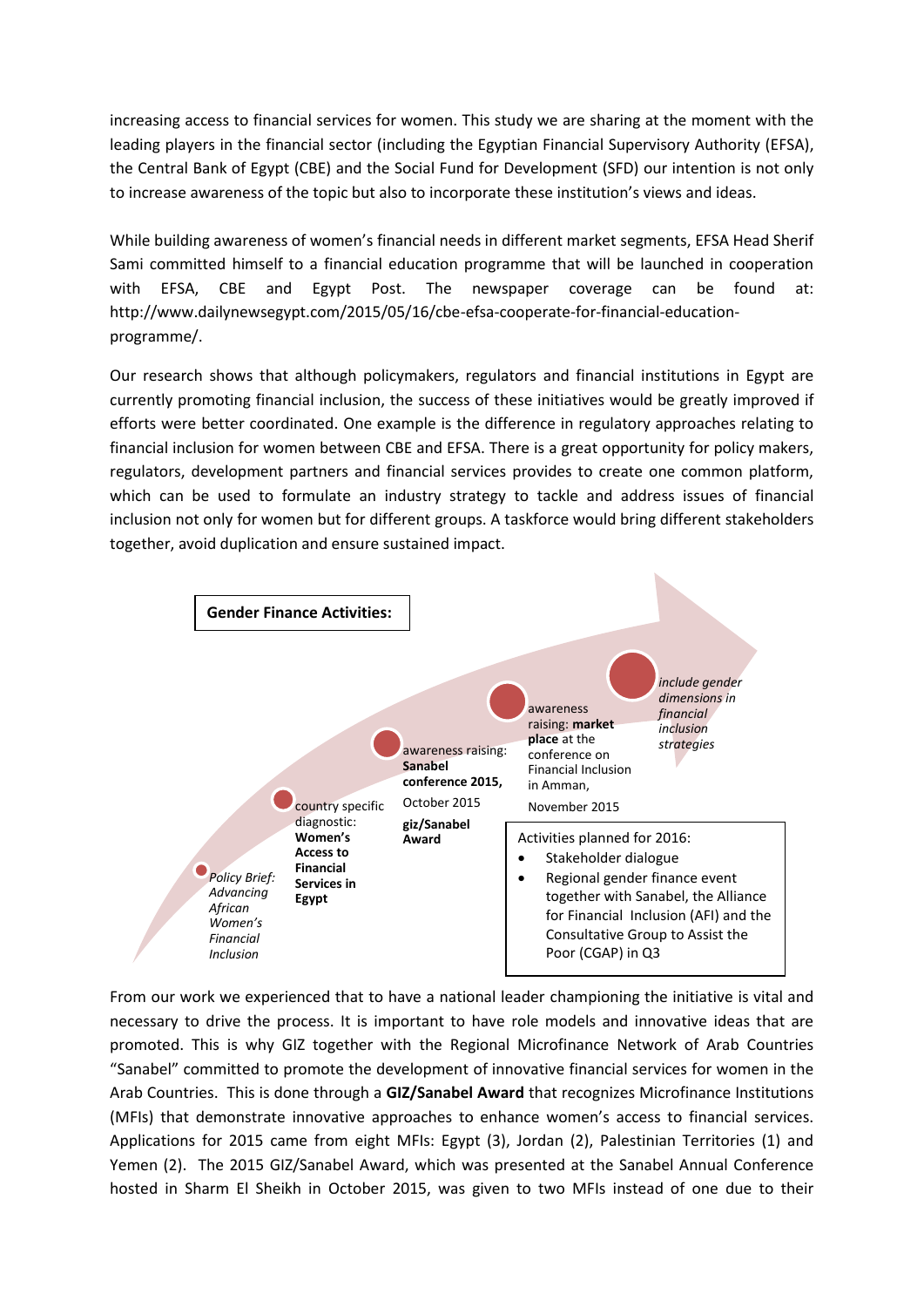competitive innovations: Al Amal Microfinance Bank from Yemen and Dakahlia Businessmen Association for Community Development (DBACD) from Egypt won jointly the Award.

Al Amal Bank focused in their entry on rural women in Yemen with products designed specifically to meet the women's needs. Collective rural groups allow women to borrow up to USD 1,000 with the precondition of managing a micro or a small project and joining the saving group with women of her village. Offered as well is a financial inclusion service for mothers to encourage them to save when opening a free savings account. Al Amal Bank uses technology innovatively by delivering their services through a mobile bank branch connected via the internet to the main bank and providing a phone services through which women can pay bills and transfer money.

DBACD focused on enhancing their products to meet the emerging needs of women. They introduced a credit product with a maximum of USD 510. Women can pay back through weekly or monthly instalments and are provided with financial literacy training. In addition the customers are trained to market and price their products. Moreover DBACD recruited women loan officers to better deal and reach women in rural areas as they live in the same area as their women's clients. Their approaches to provide women with financial products will be internationally promoted.

### **Gender as a quality feature of our work**

While we focus in our policy recommendations on women, it is always stressed that the positive impact of financial inclusion on women has also a positive knock-on effect on men, the entire household and consequently, the overall economic situation of a country. Financial institutions, multilateral and bilateral organizations, non-profit entities and the private sector are increasingly aware of the importance of empowering women economically by increasing their access to finance. GIZ and partnerships like MFW4A and New Faces New Voices provide platforms for dialogue and exchange in this field. It is necessary to bundle and build on existing knowledge. Partner who initially were reluctant, tend to see more value in the topic if there is underlying data and examples from peers. This we noticed with the stakeholders in Egypt as well. The topic gets continuous attention from the donor community and we had already meetings with IDRC, IFC and World Bank who are interested in our activities.

Our programmes used the Annual Conference of the Regional Microfinance Network of Arab Countries "Sanabel" in 2015 as a forum to share knowledge and impediments to women's financial inclusion in the MENA region. The panel discussion: "Does Financial Inclusion Work for Women too?" focused on strategies and frameworks that could support national financial inclusion efforts.

### **Gender and RBM**

Both GIZ Programmes "Support to the Partnership Making Finance work for Africa (MFW4A)" and the "Promotion of the Microfinance Sector in the MENA Region (MFMR)" have a gender sensitive Result Based Monitoring (RBM) systems. As the two programmes have their own gender indicators, the programme progress in achieving them is documented and reported to BMZ.

The MFMR's indicator related to the knowhow of an annually identified gender-sensitive financial product is regionally spread and implemented through the GIZ/Sanabel gender award. There is also a country-specific diagnostic on Women and Access to Financial in Egypt that is being discussed by the stakeholders in Egypt. The results in the area of gender are therefore an integral part of the M&E system and systematically recorded.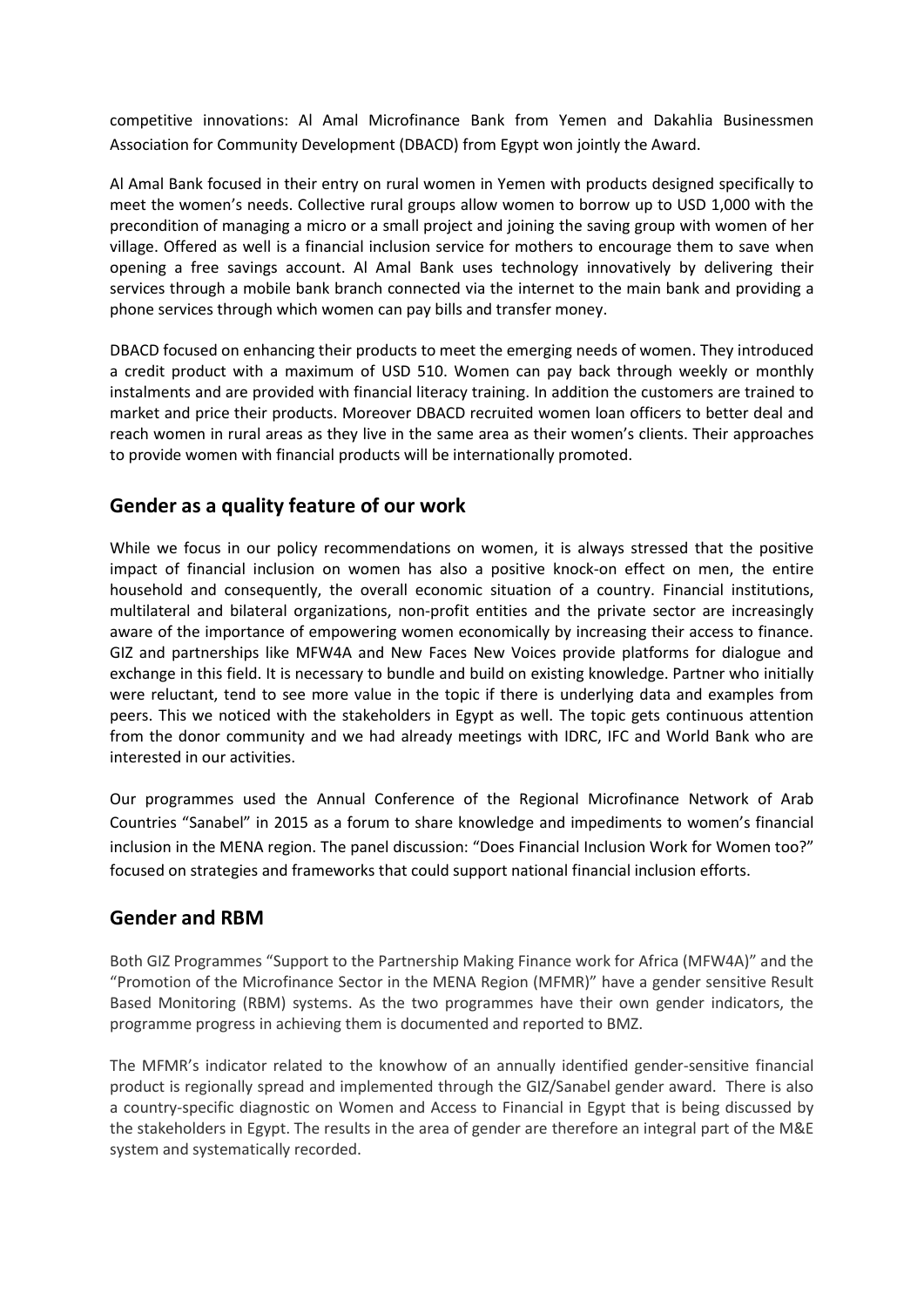### **Our partner/stakeholder**



#### **Our three key success factors to promote financial sector development for women in Africa are:**

- To have a champion/Graca Machel as well as a national champion to drive the process
- cooperation between GIZ programmes
- To include the perspective of the private sector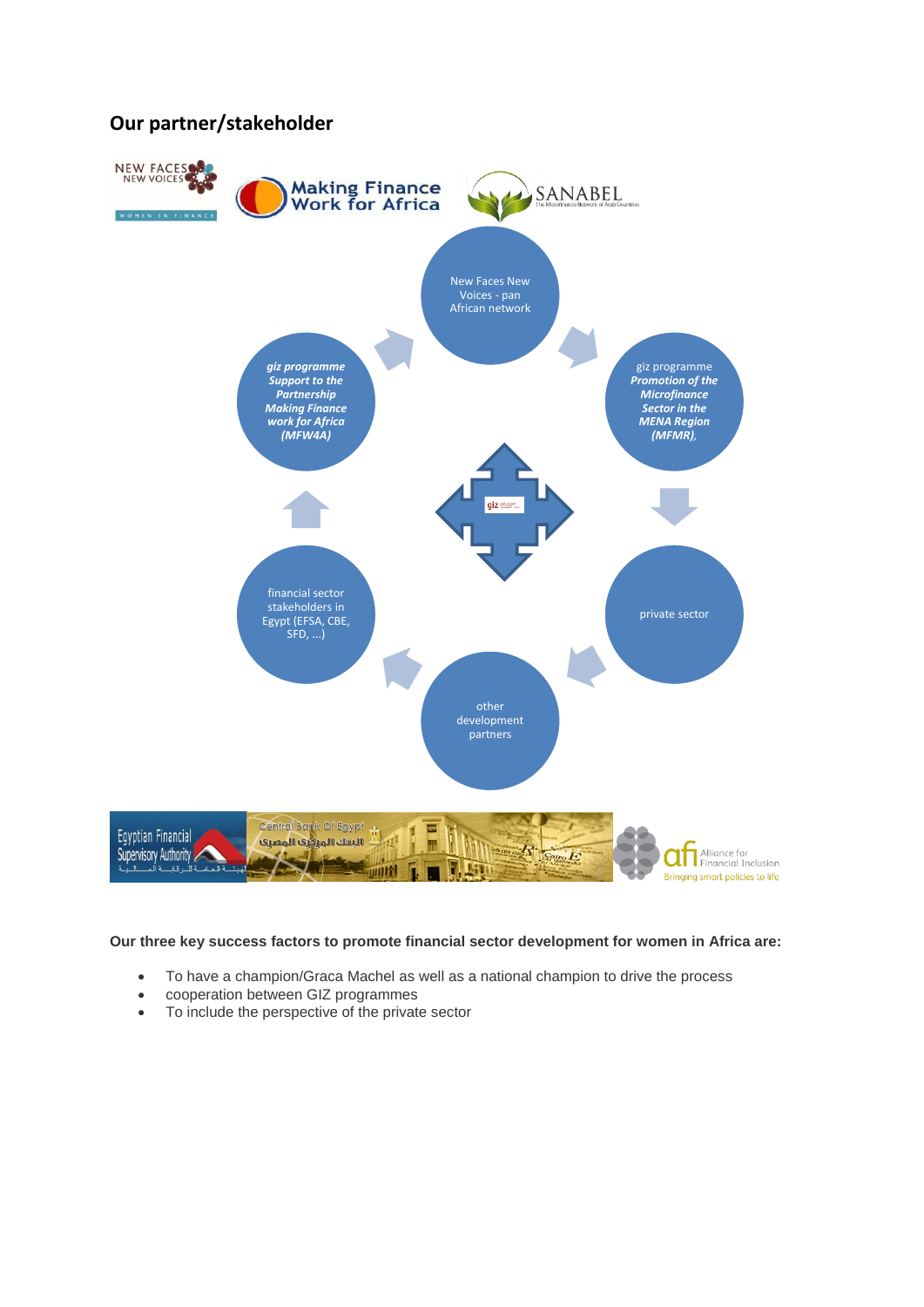### **Annex:**

#### Figure 1:



*Source: Global Financial Inclusion (Findex) Database*

The table below shows a comparison between Egypt and other lower middle-income countries in Africa, Kenya and Zambia. It is notable that although Egypt's poverty rate of 26% is less than half that of Zambia's at 60%, it underperforms Kenya and Zambia in terms of the percentage of banked men and women.

| <b>DESCRIPTION</b>                              | <b>EGYPT</b> | <b>KENYA</b> | <b>ZAMBIA</b> |
|-------------------------------------------------|--------------|--------------|---------------|
| Population                                      | 89 mil       | 45 mil       | $16$ mil      |
| <b>GDP</b>                                      | \$287 bil    | \$61 bil     | 27 bil        |
| Poverty Level                                   | 26%          | 46%          | 60%           |
| <b>Financial Inclusion</b>                      |              |              |               |
| <b>Banked</b><br>⋗                              | 14%          | 35%          | 25%%          |
| <b>Formal Non-Bank</b><br>$\blacktriangleright$ |              | 32%          | 5.5%          |
| <b>Informal</b><br>➤                            | 32%          | 8%           | 38%           |
| Excluded<br>⋗                                   |              | 25%          | 16%           |

#### **Financial Inclusion Levels in Egypt, Kenya and Zambia**